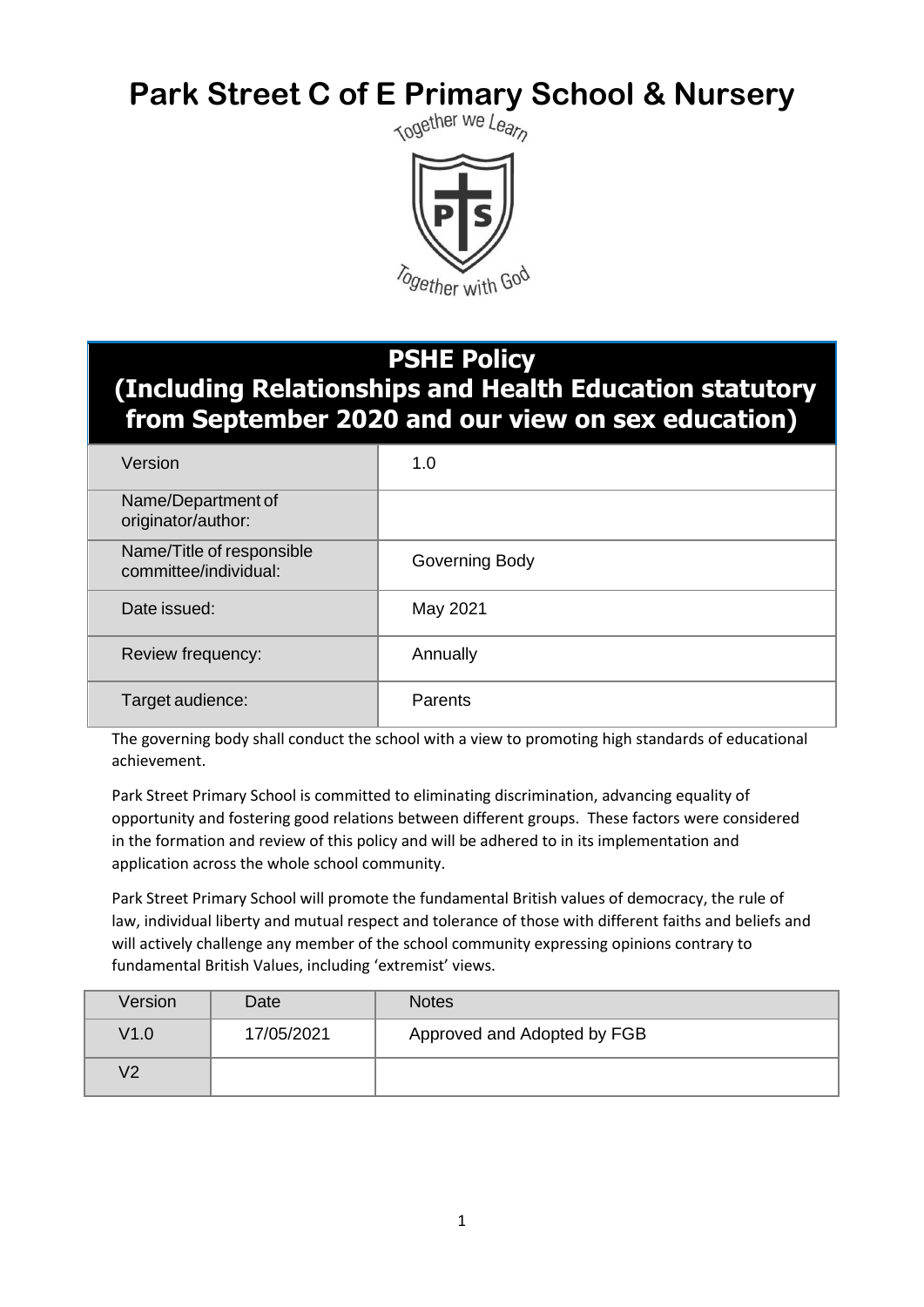# **September 2020 update to PSHE to include relationship and health education. The foreword from the Secretary of State for Education**

"Today's children and young people are growing up in an increasingly complex world and living their lives seamlessly on and offline. This presents many positive and exciting opportunities, but also challenges and risks. In this environment, children and young people need to know how to be safe and healthy, and how to manage their academic, personal and social lives in a positive way." "This is why we have made Relationships Education compulsory in all primary schools in England..." "In primary schools, we want the subjects to put in place the key building blocks of healthy, respectful relationships, focusing on family and friendships, in all contexts, including online. This will sit alongside the essential understanding of how to be healthy." "These subjects represent a huge opportunity to help our children and young people develop. The knowledge and attributes gained will support their own, and others' wellbeing and attainment and help young people to become successful and happy adults who make a meaningful contribution to society." Secretary of State Foreword DfE Guidance 2019 p.4-5

# **Defining Relationships Education for Church of England Schools**

In Park Street Church of England Primary School and Nursery, we want young people to flourish, become resilient and to gain every opportunity to live fulfilled lives. Relationship and Health Education (RHE) is about the emotional, social and physical aspects of growing up, healthy relationships, human sexuality and sexual/general health. It is also about the spiritual and moral aspects of relationships within the context of a Christian vision for the purpose of life.

Therefore, in CofE schools, relationships, and health education lessons will help pupils explore the foundation ethic expressed as "Love your neighbour as yourself" (Mark 12:31). Pupils will have considered how to ensure that they treat themselves and others, at all times and in all contexts, with dignity and respect. Complying with the Equality Act of 2010, and promoting the fundamental teachings of British values.

"The Church of England and its schools are committed to an education that enables people to live life in all its fullness and fulfils the words of Jesus in John 10:10: "I came that they might have life, and have it abundantly." As a Church of England school, we will implement the Christian message in our RHE curriculum of 'love, joy and the celebration of our humanity without exception or exclusion where everyone is a person known and loved by God, supported to know their intrinsic value.'' (Valuing All God's Children by The Most Revd and Rt Hon Justin Welby Second Edition Summer 2019).

### **How will RHE be taught in our school?**

### **Curriculum**

From September 2020: it will be statutory for schools to deliver Relationships Education in primary schools and to deliver Health Education, which covers the key facts about puberty and the changing adolescent body. Following these statutory requirements, RHE in Park Street C of E Primary School and Nursery will be delivered through the 'Scarf' scheme, which is produced by the charity Coram (Life Education). This has been adopted by the Governors. Below is a table of the Scheme of Work across the school outlining the units and objectives that will be taught and when: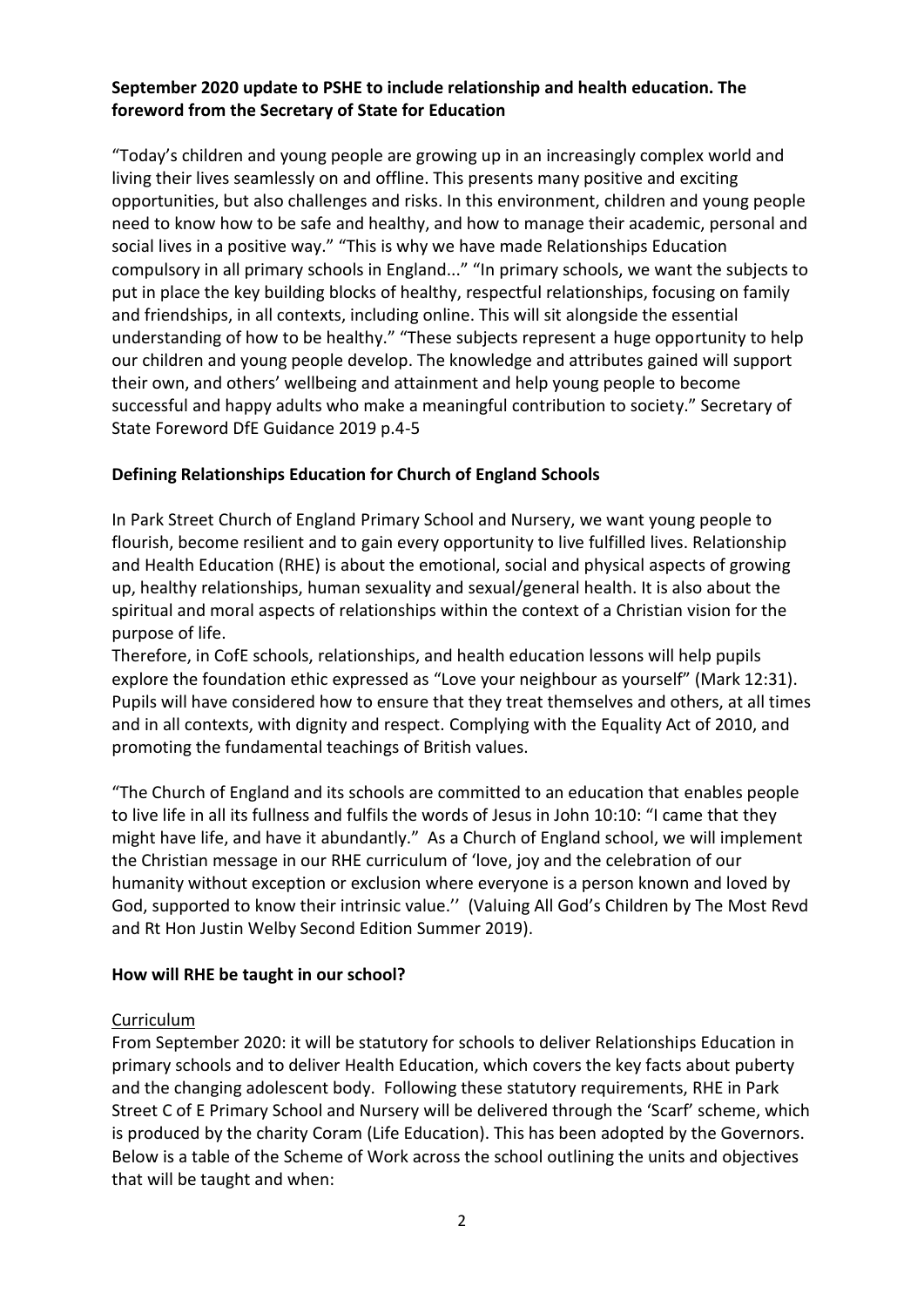|                | 4                                                                                                                    | $\overline{2}$                                                                                                                                              | 3                                                                                                                  | 4                                                                                                                                                                       | 5                                                                                             | 6                                                                                                                            |
|----------------|----------------------------------------------------------------------------------------------------------------------|-------------------------------------------------------------------------------------------------------------------------------------------------------------|--------------------------------------------------------------------------------------------------------------------|-------------------------------------------------------------------------------------------------------------------------------------------------------------------------|-----------------------------------------------------------------------------------------------|------------------------------------------------------------------------------------------------------------------------------|
| Year/Term      | Me and my<br><b>Relationships</b>                                                                                    | <b>Valuing Difference</b>                                                                                                                                   | <b>Keeping Myself</b><br><b>Safe</b>                                                                               | <b>Rights and</b><br><b>Responsibilities</b>                                                                                                                            | <b>Being my Best</b>                                                                          | <b>Growing and</b><br>Changing                                                                                               |
| <b>EYFS</b>    | What makes me special<br>People close to me<br><b>Getting help</b>                                                   | Similarities and difference<br>Celebrating difference<br><b>Showing kindness</b>                                                                            | Keeping my body safe<br>Safe secrets and touches<br>People who help to keep<br>us safe                             | Looking after things:<br>friends, environment,<br>money                                                                                                                 | Keeping by body healthy<br>- food, exercise, sleep<br><b>Growth Mindset</b>                   | Cycles<br>Life stages                                                                                                        |
| <b>Y1</b>      | Feelings<br>Getting help<br><b>Classroom</b> rules                                                                   | Recognising, valuing and<br>celebrating difference<br>Developing tolerance and<br>respect                                                                   | How our feelings can<br>keep us safe<br>Keeping healthy<br><b>Medicine Safety</b>                                  | Taking care of things:<br>My self<br>My money<br>My environment                                                                                                         | <b>Growth Mindset</b><br>Keeping by body healthy                                              | <b>Getting help</b><br><b>Becoming independent</b><br>My body parts                                                          |
| <b>Y2</b>      | <b>Bullying and teasing</b><br>Our school rules about<br>bullving<br>Being a good friend<br>Feelings/self-regulation | Being kind and helping<br>others<br><b>Listening Skills</b>                                                                                                 | Safe and unsafe secrets<br>Appropriate touch<br><b>Medicine safety</b>                                             | Cooperation<br>Self-regulation                                                                                                                                          | <b>Growth Mindset</b><br>Looking after my body                                                | Life cycles<br><b>Dealing with loss</b><br><b>Being supportive</b>                                                           |
| Y <sub>3</sub> | Cooperation<br>Caring friendships<br>(Includes respectful<br>relationships)                                          | <b>Recognising and</b><br>respecting diversity<br>Being respectful and<br>tolerant                                                                          | <b>Managing risk</b><br>Drugs and their risks<br>Staying safe online                                               | Skills we need to<br>develop as we grow up<br>Helping and being<br>helped                                                                                               | <b>Keeping myself healthy</b><br>Celebrating and<br>developing my skills                      | <b>Relationships</b><br><b>Menstruation</b><br><b>Keeping safe</b>                                                           |
| Y4             | <b>Recognising feelings</b><br><b>Bullving</b><br><b>Assertive skills</b>                                            | <b>Recognising and</b><br>celebrating difference<br>(including religions and<br>cultural difference)<br><b>Understanding and</b><br>challenging stereotypes | <b>Managing risk</b><br>Understanding the norms<br>of drug use (cigarette<br>and alcohol use)<br><b>Influences</b> | Making a difference<br>(different ways of<br>helping others or the<br>environment)<br>Media influence<br>Decisions about<br>spending money                              | Having choices and<br>making decisions<br>about my health<br>Taking care of my<br>environment | <b>Body changes during</b><br>puberty<br><b>Managing difficult</b><br>feelings<br><b>Relationships including</b><br>marriage |
| <b>Y5</b>      | Feelings<br>Friendship skills.<br>including compromise<br>Assertive skills                                           | Recognising and<br>celebrating difference.<br>including religions and<br>cultural<br>Influence and pressure of<br>social media                              | Managing risk,<br>including staving safe<br>online<br>Norms around use of<br>legal drugs (tobacco,<br>alcohol)     | <b>Rights and</b><br>responsibilities<br><b>Rights and</b><br>responsibilities relating<br>to my health<br><b>Decisions about</b><br>lending, borrowing and<br>spending | Growing independence<br>and taking<br>responsibility<br>Media awareness and<br>safety         | <b>Managing difficult</b><br>feelings<br>Managing change<br><b>Getting help</b>                                              |
| Y6             | <b>Assertiveness</b><br>Cooperation<br>Safe/unsafe touches                                                           | Recognising and reflecting<br>on prejudice-based bullying<br><b>Understanding Bystander</b><br>behaviour                                                    | <b>Emotional needs</b><br>Staving safe online<br>Drugs: norms and risks<br>(including the law)                     | <b>Understanding media</b><br>bias, including social<br>media<br>Caring: communities<br>and the environment<br>Earning and saving<br>money                              | Aspirations and goal<br>setting<br><b>Managing risk</b>                                       | <b>Keeping safe</b><br><b>Body Image</b><br>Self esteem                                                                      |

At Park Street C of E Primary and Nursery School, RHE is timetabled to be taught by class teachers for one hour each week.

### **Assessment**

Assessing learning in RHE education will be used to demonstrate progress, and to identify future learning needs. Class-teachers will use a combination of teacher assessment for learning, through purposeful questioning in lessons (formative assessment) in addition to succinct 'I can' statements, to assess learning against each unit's key learning objectives (summative assessment). This will enable teachers to adapt lessons to suit the needs of pupils and provide opportunities for meaningful discussion and personalisation of units.

# **Relationships Education at Park Street C of E Primary School and Nursery**

"Relationships Education will put in place the building blocks needed for positive and safe relationships, including with family, friends and online. Your child will be taught what a relationship is, what friendship is, what family means and who can support them. In an ageappropriate way, your child's school will cover how to treat each other with kindness, consideration and respect." (DFE)

By the end of Primary school, pupils will have been taught about:

- families and people who care for me
- caring friendships
- respectful relationships
- online relationships
- being safe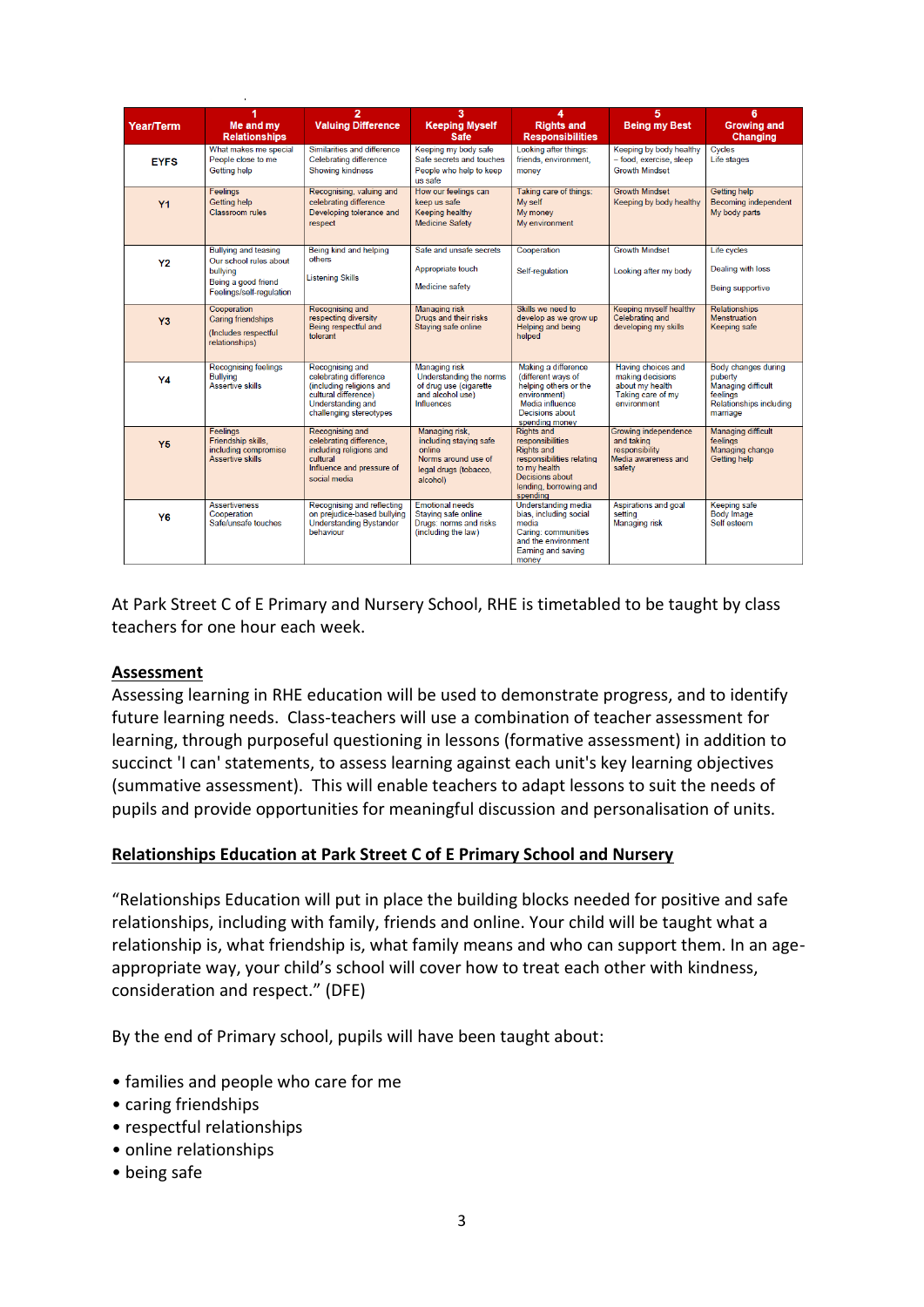Marriage in England and Wales is available to both opposite sex and same sex couples. The Marriage (Same Sex Couples) Act 2013 extended marriage to same sex couples in England and Wales. The ceremony through which a couple get married may be civil or religious (DFE)

# **Health Education in Park Street C of E Primary School and Nursery:**

"Health Education aims to give your child the information they need to make good decisions about their own health and wellbeing, to recognise issues in themselves and others, and to seek support as early as possible when issues arise." (DFE)

By the end of primary school, pupils will have been taught about:

- mental wellbeing
- internet safety and harms
- physical health and fitness
- healthy eating
- facts and risks associated with drugs, alcohol and tobacco
- health and prevention
- basic first aid
- changing adolescent body

# **The Right to withdraw**

"Parents have the right to request that their child be withdrawn from some or all of sex education delivered as part of statutory Relationships and Sex Education" DfE Guidance p. 17

At Park Street C of E Primary and Nursery School, puberty is taught as a statutory requirement of Health Education and covered by our SCARF Growing and Changing Unit. We conclude from the DFE Guidance that sex education refers to Human Reproduction. We have omitted the three year 6 lessons that cover this aspect of sex education and therefore we will only be teaching statutory relationships and health education and statutory science education (no option to withdraw) as we believe this is best suited to the Park Street pupils. Therefore, the parent right to withdraw their child is not applicable. We are of course happy to discuss the content of the curriculum and invite you to contact admin@parkstreet.herts.sch.uk if you have any specific questions.

This policy has been drawn up following consultation with staff, governors and parents/carers, in line with Government directive for implementing and agreed RHE curriculum from Autumn Term 2020.

This policy was reviewed in May 2021 and will be reviewed annually thereafter.

This policy should be read in conjunction with the following policies: Child Protection Policy Positive Behaviour Policy, including anti-bullying Equality Policy and Statement SEND Policy DfE Keeping Children Safe in Education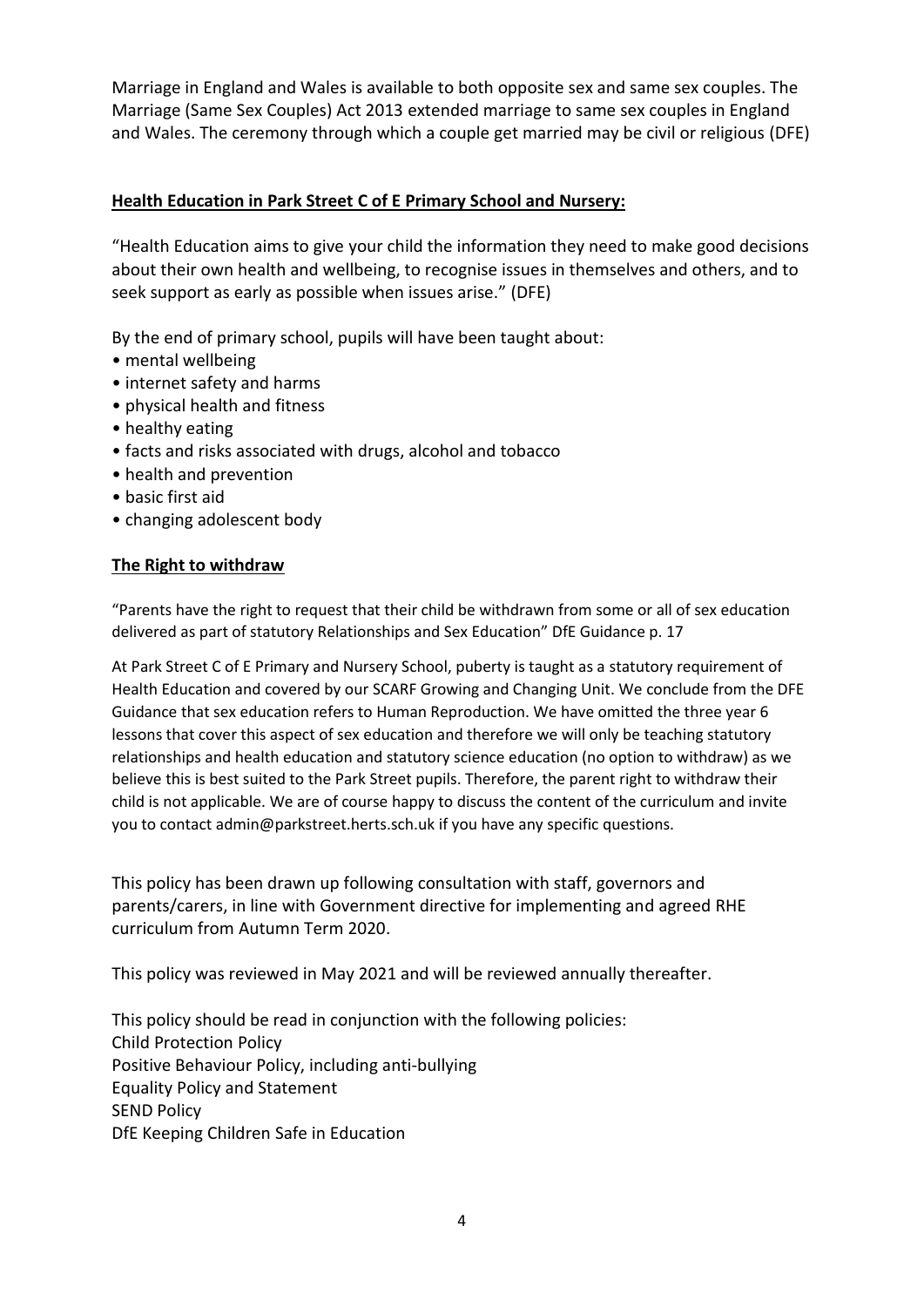#### **Appendix A: Frequently Asked Questions**

# *Will I be able to know more about the detail of the lesson units, individual lessons and resources before they are taught?*

We wish to work in close partnership with you in this very important area of your child's learning and wish you to be as informed as possible to support learning or answer questions at home. Therefore we direct you to the year group "Knowledge Organisers" that briefly outlines the unit and content for the PSHE and RHE lesson each half term. You can also find the curriculum overview for RHE and PSHE lessons in this policy under "Curriculum" as well as on our website. The Progression of skills map can also be found on The Park Street C of E Nursery and Primary School website.

# *What if there is a particular personal or family circumstance that may link to an aspect of the learning?*

As always we wish to be well informed about your child to support their learning and will invite you to speak with the class teacher or designated safeguarding lead if there is anything that you feel we need to be aware of so we can agree any adjustments or considerations in delivering the curriculum to your child or to the class.

#### *How will children know not to talk about personal matters to their peers?*

It is natural for children to be curious about their body and its development and to talk about this and their feelings and sometimes their worries with their friends. In all aspect of RHE learning teachers will, age appropriately, set 'ground rules' for discussion and start lessons by creating a safe, secure learning environment with clear boundaries; this is a key aspect of the 'SCARF' scheme the school has adopted for teaching RHE. Teacher resources include guidance for dealing with sensitive issues.

In Year 1 'ground rules' may include circle time rules so children learn to be respectful of each other

In Year 5 'ground rules' may include: not sharing our own or our friend's personal experiences

not asking personal questions

the right to 'pass'

As with all aspects of our teaching and learning, discussion will follow our values to respect each other and many aspects of learning will be depersonalised through role play and the use of scenarios.

### *What if I do not wish my child to take part in RHE lesson?*

At Park Street C of E Primary and Nursery School, puberty is taught as a statutory requirement of Health Education and covered by our SCARF Growing and Changing Unit. We conclude from the DFE Guidance that sex education refers to Human Reproduction. We have omitted the three year 6 lessons that cover this aspect of sex education and therefore we will only be teaching the statutory relationships education and statutory science education (no option to withdraw) as we believe this is best suited to the Park Street pupils. Therefore, the parent right to withdraw their child is not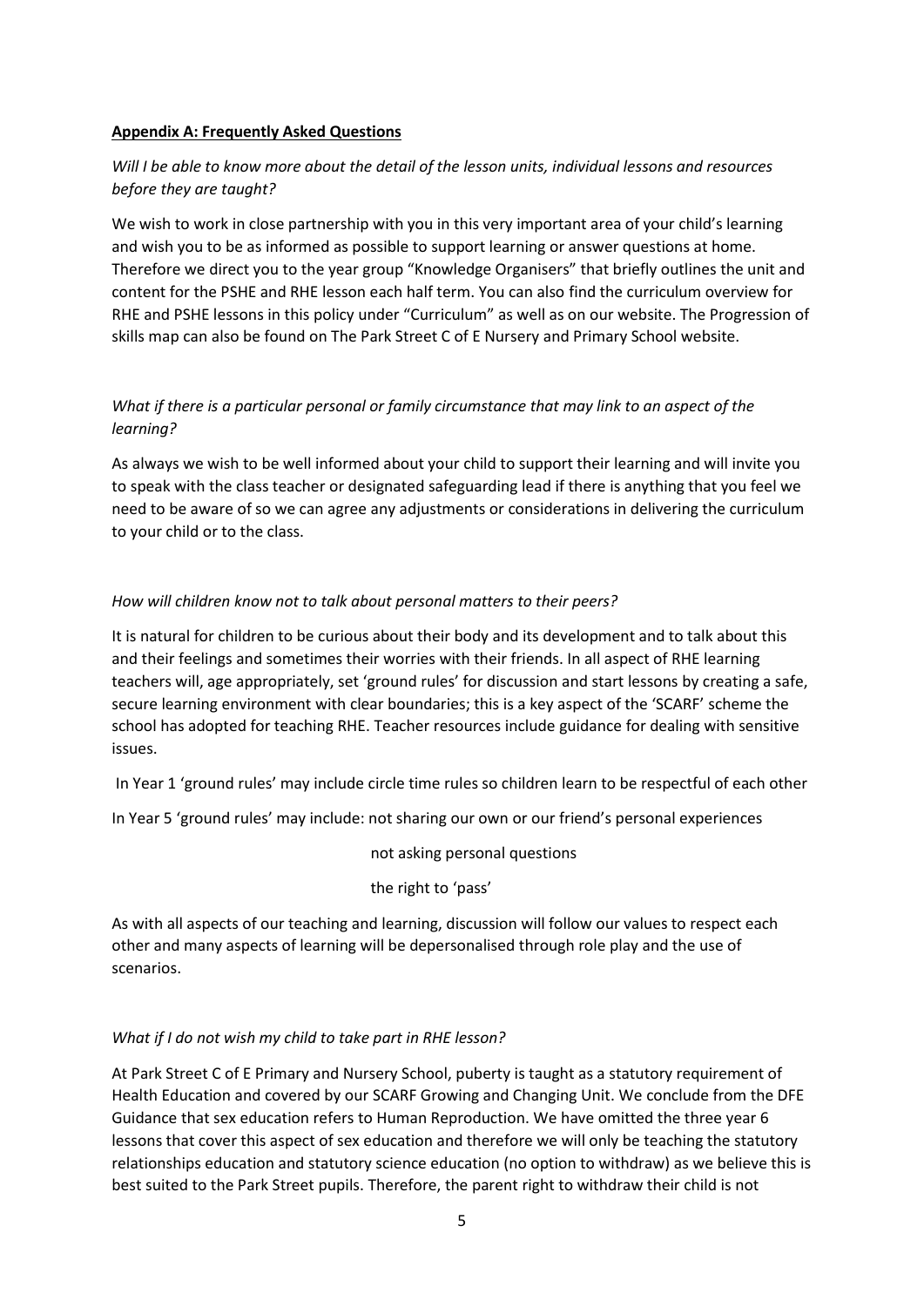applicable. We are of course happy to discuss the content of the curriculum and invite you to contact admin@parkstreet.herts.sch.uk if you have any specific questions.

# *What aspects of RHE are covered by other statutory areas of the curriculum?*

Park Street Primary has a statutory duty to teach the following National Curriculum Science Key Stage 1 and 2

Key Stage 1:

- name and locate parts of the human body, including those related to the senses (year 1)
- describe the basic needs of animals for survival and the main changes as young animals, including humans, grow into adults (year 2)

Key Stage 2:

- describe the life process of reproduction in some plants and animals.
- describe the changes as humans develop to old age.
- recognise that living things produce offspring of the same kind, but normally offspring vary and are not identical to their parents

### Statutory Relationships and Health Education

#### By the end of primary school

- key facts of puberty and changing adolescent body particularly from age  $9 11$  years, including physical and emotional changes
- menstrual well-being including key facts about the menstrual cycle
- the importance of permission-seeking and giving relationships with friends, peers and adults
- that each person's body belongs to them and the differences between appropriate and inappropriate or unsafe physical or other contact.

Parents/carers do not have the right to withdraw their child from the above aspects of the statutory curriculum.

### *Will the school be using external professional to support RHE learning?*

As with all areas of teaching, we hope to sometimes enhance children's learning with the expertise of outside agencies and professionals. In teaching aspects of this curriculum the school may invite health professional e.g. the school nurse, first aiders or wider agencies and their resources e.g. NSPCC to support learning for both children and their adult.

# *Some of the vocabulary that is being included appears to be very formal and not something we would use at home – why is this being introduced to children?*

Key to our RHE teaching, is to ensure our children grow up to be safe and make informed choices. We believe that the best possible way to support this, is for children to know the correct names for their body parts so they may never use vocabulary that may cause offense or upset anyone and if they should they ever need to report a concern related to their body, the vocabulary they use will be clear. Research tells us that in some criminal cases some reports using informal terms can result in a lack of accuracy.